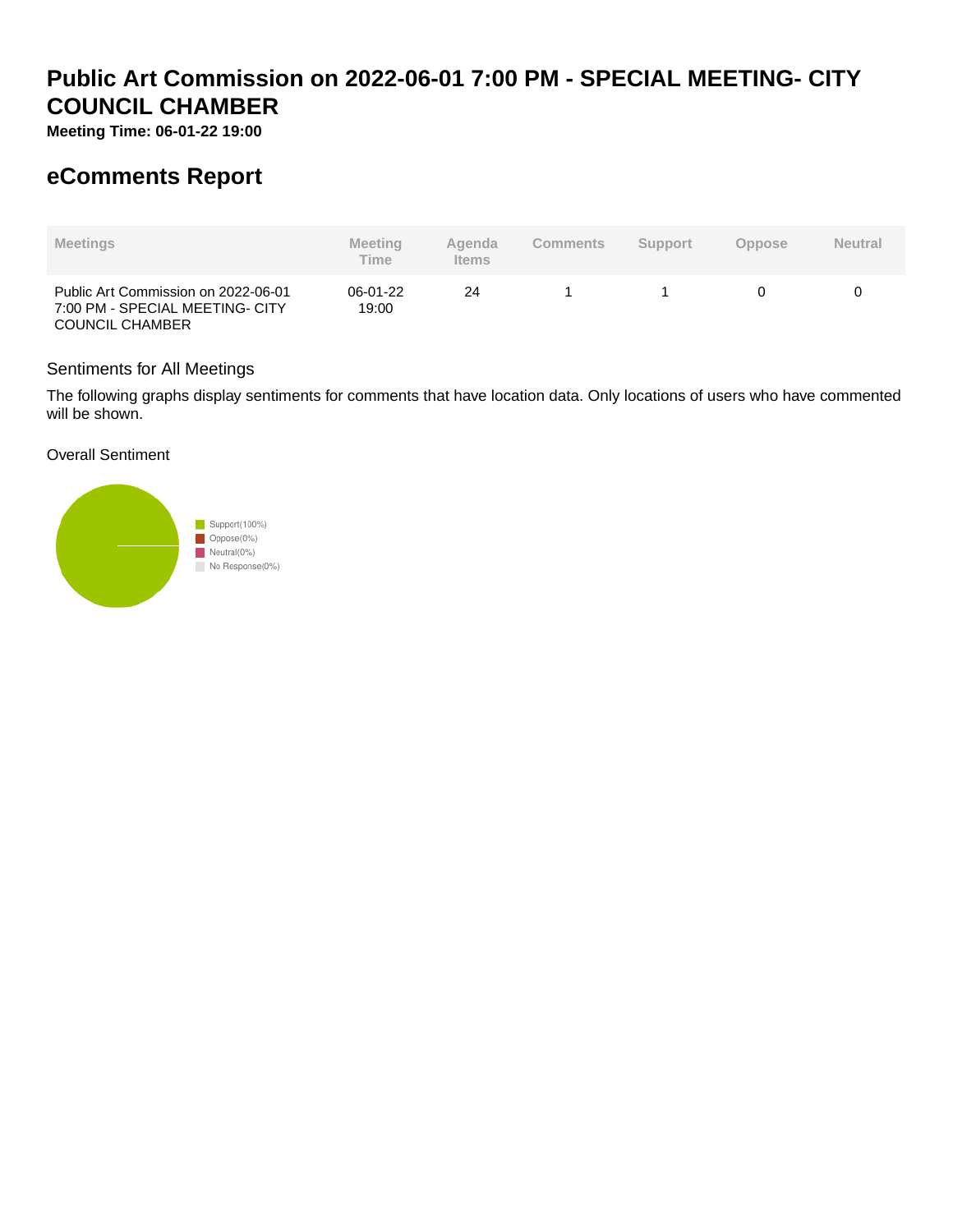## **Public Art Commission on 2022-06-01 7:00 PM - SPECIAL MEETING- CITY COUNCIL CHAMBER 06-01-22 19:00**

| Agenda Name                                                                                                                                    | Comments | Support | Oppose | <b>Neutral</b> |
|------------------------------------------------------------------------------------------------------------------------------------------------|----------|---------|--------|----------------|
| J.1. PA22-4232 RECEIVE AND FILE DATA FROM THE VETERANS<br>PARK COMMUNITY CENTER COMMUNITY ENGAGEMENT<br>REGARDING FUTURE USES OF THE FACILITY. |          |         |        |                |

PROVIDE A RECOMMENDATION ON FUTURE USES OF THE FACILITY.

#### Sentiments for All Agenda Items

The following graphs display sentiments for comments that have location data. Only locations of users who have commented will be shown.

### Overall Sentiment



**Agenda Item: eComments for J.1. PA22-4232 RECEIVE AND FILE DATA FROM THE VETERANS PARK COMMUNITY CENTER COMMUNITY ENGAGEMENT REGARDING FUTURE USES OF THE FACILITY.**

**PROVIDE A RECOMMENDATION ON FUTURE USES OF THE FACILITY.**

## Overall Sentiment



## **James Rosenwald III**

Location: Submitted At: 8:41am 06-02-22

Beach Front Properties LLC, a local company with deep roots in Redondo Beach and with 25 years of experience in managing real estate properties, has a keen interest in the development and management of the Redondo Beach Historic Library as a globally acclaimed arts venue.

Our vision involves repurposing the building as a world-class arts venue, incorporating indoor and outdoor exhibition spaces for museum-quality art works, featuring a gourmet restaurant, together with a community café.